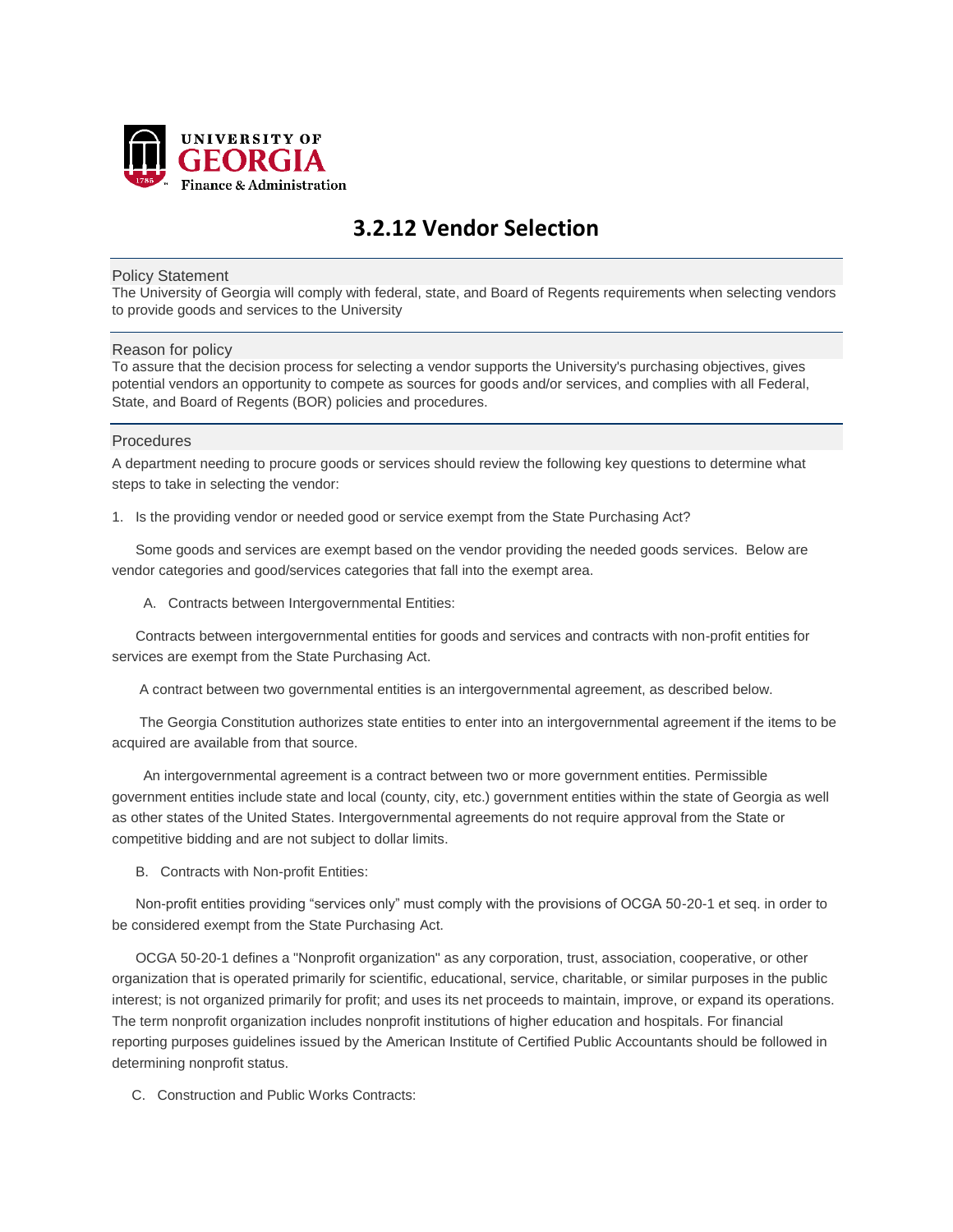The Board of Regents has a partial exemption for construction/public works contracts as defined by Section 1.3.6.1 – Construction or Public Works of the State of Georgia Procurement Manual.

 Note: This exemption does not include a purchase limited to construction or building materials (a "materials only" contract). In addition, this does not preclude BOR from utilizing statewide contracts.

 Note: The fact that a purchase may be exempt from the State Purchasing Act is not a representation that no other laws apply or that the purchase may not need to be competitively bid.

Refer to Section [3.2.1.4](http://www.policies.uga.edu/FA/nodes/view/1013/Invitation-to-Bid-Construction-Public-Works) for specific policy and procedures for processing purchase requests for construction and public works contracts.

D. Specific Goods or Services that are Exempt per the State Purchasing Act:

 The purchase of certain goods or services is exempt from the State Purchasing Act. The State of Georgia Procurement Manual, section 1.2.3.1, Table 1.5 provides the following list of exempt categories.

| <b>CATEGORY</b>                                              | <b>SPECIAL NOTES</b>                                                                                                                                                                                                                                                                                                                                                                                                                                                                                                                                                                                                                                                                                  |
|--------------------------------------------------------------|-------------------------------------------------------------------------------------------------------------------------------------------------------------------------------------------------------------------------------------------------------------------------------------------------------------------------------------------------------------------------------------------------------------------------------------------------------------------------------------------------------------------------------------------------------------------------------------------------------------------------------------------------------------------------------------------------------|
| Personal Employment<br><b>Services</b>                       | Personal Employment Services includes only those services rendered by a person who works full-time or part-<br>time for and under the control of the state entity and receives compensation as a salary in direct payment from<br>the state entity.                                                                                                                                                                                                                                                                                                                                                                                                                                                   |
| <b>Professional Services</b>                                 | Professional Services, which are limited to those services defined by statute as a "profession" or "professional<br>service". For example, the following services are statutorily defined as "professions" or "professional<br>services": certified public accountancy, actuarial services, architecture, landscape architecture, interior design,<br>licensed or accredited appraisers or licensed or accredited financial analysts providing opinions of value,<br>chiropractic, dentistry, professional engineering, podiatry, pharmacy, veterinary medicine, registered<br>professional nursing, harbor piloting, land surveying, psychology, medicine and surgery, optometry, and<br>osteopathy. |
| School Textbooks                                             | SPD defers to the Department of Education to define school textbooks                                                                                                                                                                                                                                                                                                                                                                                                                                                                                                                                                                                                                                  |
| Space Management for<br><b>Real Estate</b><br>Administration |                                                                                                                                                                                                                                                                                                                                                                                                                                                                                                                                                                                                                                                                                                       |

E. Specific Goods or Services that are Exempt per the State Purchasing Division:

 The purchase of other goods or services may not be exempt from the State Purchasing Act; however, the State Purchasing Act does authorize SPD to waive the competitive bidding requirements for the purchase of certain goods. The State of Georgia Procurement Manual, section 1.2.3.2, Table 1.6 provides a list of categories that SPD has waived the competitive bidding requirements.

Categories Where Competitive Bidding Requirements are Waived by SPD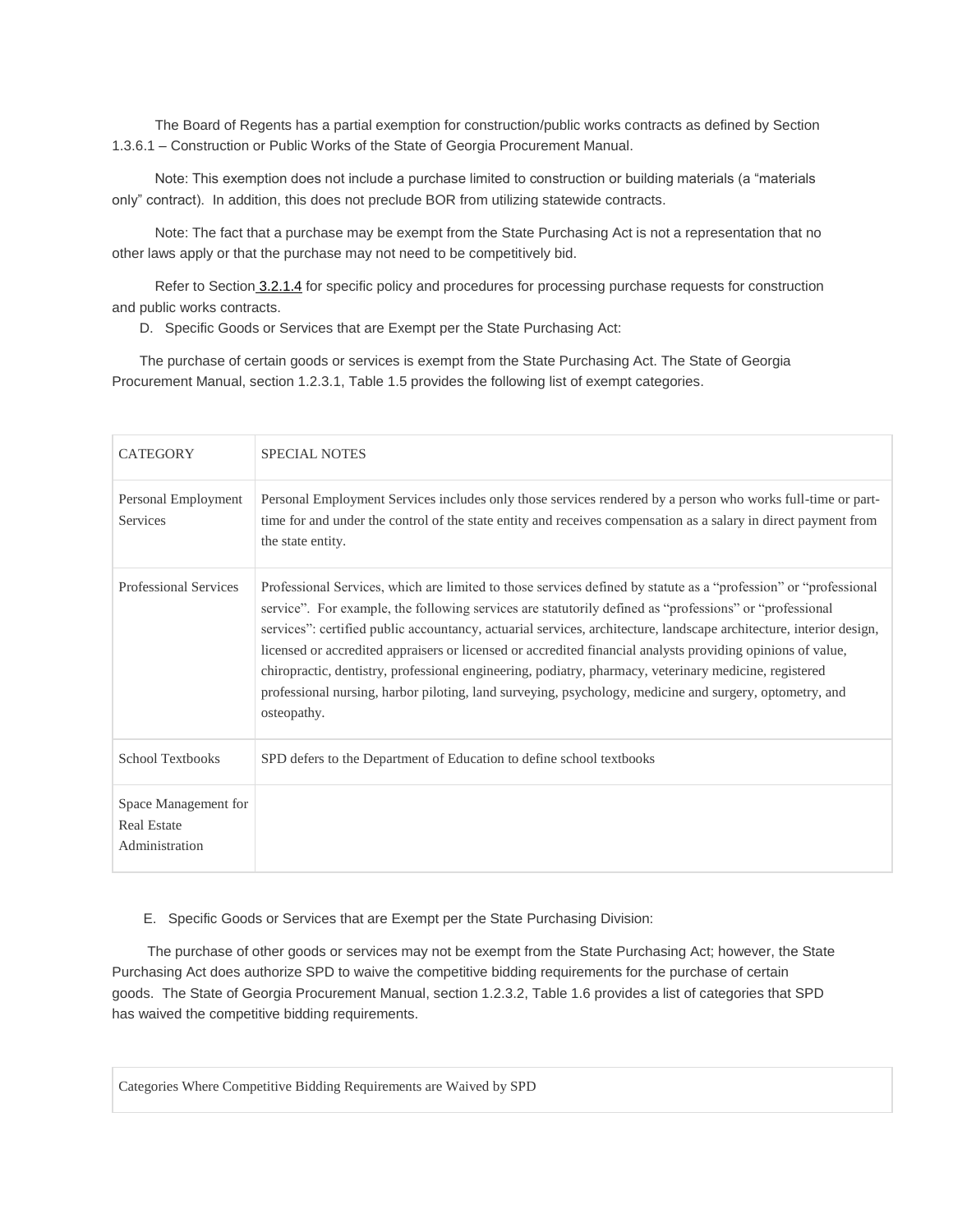Emergency supplies of drugs, chemicals and sundries; dental supplies and equipment.

Livestock for Slaughter

Perishable Articles such as Fresh Vegetables, Fresh Meat, Fish & Oysters, Butter, Eggs, Poultry & Milk.

Technical Books & Other Printed Matter on Technical Subjects.

Other Items (such as works of art) which have been specifically identified by SPD in the Exempt Good/Services by NIGP Code identified in Section 1.2.4 – Exempt Goods/Services by NIGP Code.

Technical Instruments and Supplies

As an additional resource to state entities, SPD has established a list of goods and services by NIGP Code which are either exempt from the State Purchasing Act or represent goods for which SPD has waived the competitive bidding requirements. This list is available on SPD's website under NIGP [Exempt](http://doas.ga.gov/assets/State%20Purchasing/NEADocumentLibrary/NIGPExemptList.pdf) List. Once the University employee determines that the needed good or service is not exempt from the State Purchasing Act or the competitive bidding requirements have not been waived, the next key questions is;

2. Can the needed good or service be satisfied through the use of an existing contract to an established and approved source of supply?

To answer this question the University employee must follow the Order of Precedence. There are 4 tiers in the Order of Precedence which are addressed in the following paragraphs.

The first source to be reviewed for any non-exempt good or service is **Tier 1 Mandatory Statewide Contracts.** Mandatory Statewide Contracts are to be used regardless of the dollar value of the purchase. Waivers from using Mandatory Statewide Contracts can be requested by following the procedures outlined in section 2.2.2.1. The second source to review, once it is determined that a Mandatory Statewide Contract does not exist to provide the needed good or service, is **Tier 2 Existing State Entity Contracts.** These are contracts established by the UGA Procurement Office and more commonly referred to as Agency Contracts.

**Tier 3 is made up of Statutory Sources**. These are products certified as mandatory to be purchased from the Georgia Enterprises for Products and Services (GEPS) and the Georgia Correctional Industries Administration. Tier 4 is the last level in the Order of Precedence. Once it is determined that there is not a source of supply for the good or service from tiers 1 through 3, then the University employee has the option to select from any of these options at **Tier 4: Convenience Statewide Contracts, GEPS Preferred Products, SPD Pre-Approved Piggyback Purchases, SPD Pre-Approved Consortia and Cooperative Purchasing, or Open Market Purchase**. Contact the UGA Procurement Office for assistance if you think you have a purchase that falls into the categories of SPD Pre-Approved Piggyback Purchases, or SPD Pre-Approved Consortia and Cooperative Purchasing.

An Open Market Purchase is one that does not fall into a higher tier. If below \$25,000, the University employee is free to select the best source for supply on open market purchases. Refer to Section 3.2.4.2 for specific policy and procedures for processing purchase requests for open market purchases that total less than \$25,000. Refer to Section 3.2.4.4 Request for Quote (eSource), for specific policy and procedures for processing purchase requests that total more than \$25,000.

Additional contacts [Robert Currey](mailto:Bob.Currey@uga.edu)